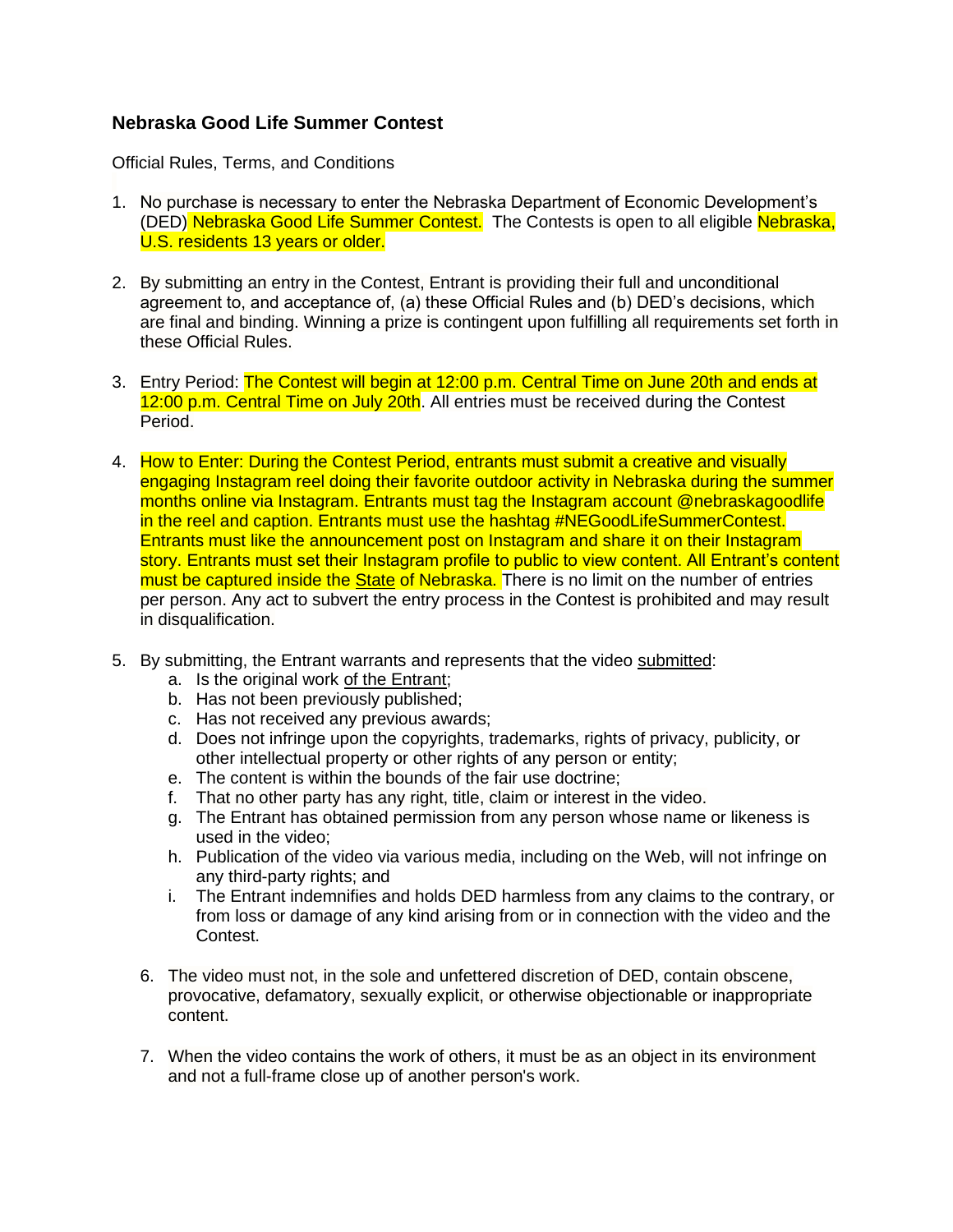- 8. All submissions to the Contest remain the property of the Entrant; however, as a condition of entering the contest the Entrant grants to DED a perpetual, royalty-free, fully transferable, unconditional, non-exclusive, worldwide right to reproduce any submission an unlimited number of times in any and all media for any editorial, commercial, promotional, or trade purposes.
- 9. Prizes will be available for first, second, and third place as follows: First place:  $50"$ Samsung Smart TV \$377.99, Second place: Amazon Echo \$129.99., Third place: Amazon Fire TV Stick 4K \$39.99. The approximate retail value of the prizes are as listed. Additional terms and conditions may apply. Winning Entrants are responsible for all federal, state, and local taxes as well as any costs or expenses associated with acceptance and use of the prize not specified herein as being provided. Prizes are awarded "as is" with no warranty or guarantee, either express or implied. Prizes are not transferable and must be accepted as awarded. Winning Entrants may not request cash or other substitutions; however, DED reserves the right to substitute a prize with another prize of comparable or greater value, in its sole discretion. All prize details will be determined by DED in its sole discretion. Limit one (1) prize per person for the entire Contest.
- 10. Winning Entrants will be expected to claim their prize within 60 days of being notified that they are winners. Notification will be made via **Instagram direct message** provided by the Entrant with its video submission. Contact information for Entrants will be required and collected, and all names of the contest winners will be documented and kept on file at DED.
- 11. All federal, state, and local laws and regulations apply. Contest is void where prohibited. The Contest shall be governed by and interpreted under the laws of the State of Nebraska without regard to its conflicts of laws provisions and the Entrant consents to its exclusive jurisdiction for any causes or controversies arising in relation to this competition.
- 12. DED reserves the right, in its sole discretion, to suspend, modify or terminate the Contest (or any portion thereof) in the event that the operation, security, or administration of the Contest is impaired in any way. If terminated, Sponsor may, at its discretion, judge entries from all non-suspect, eligible entries received up to the time of the impairment. DED reserves the right in its sole discretion to disqualify any individual it finds to be tampering with the entry process or the operation of the Contest or to be acting in violation of these Official Rules or in an unsportsmanlike or disruptive manner and void all associated entries. Any attempt by any person to undermine the legitimate operation of the Contest may be a violation of criminal and civil law. Should such an attempt be made, DED reserves the right to seek damages and other remedies (including attorneys' fees) from any such person to the fullest extent permitted by law. Failure by DED to enforce any term of these Official Rules shall not constitute a waiver of that provision.
- 13. DED assumes no liability for situations, repairs, or incidents arising from any aspect of any prize awarded. DED, the State of Nebraska, their advertising agencies, and their employees, shall be held harmless from any action or liability arising from any contest or prize awarded in any contest.